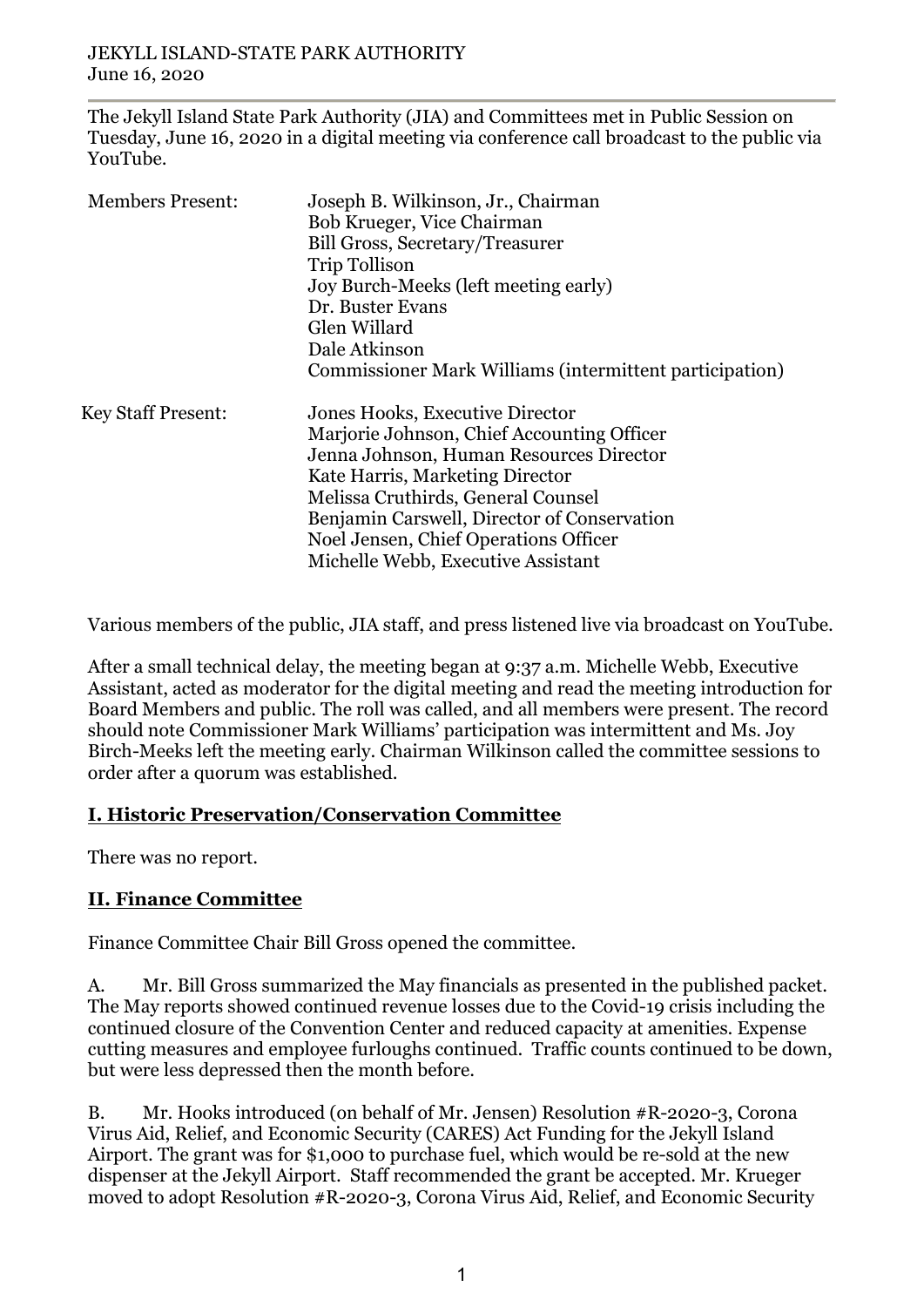#### JEKYLL ISLAND-STATE PARK AUTHORITY June 16, 2020

(CARES) Act Funding for the Jekyll Island Airport. The motion was seconded by Mr. Willard. There was no discussion and the motion was unanimously approved.

C. Ms. Marjorie Johnson introduced the replacement of a Fire Department truck radio from the Fire Equipment Fund. Per the memo included in the packet, the failed radio was over ten years old and repairs were no longer supported by the manufacturer. Dr. Evans made the motion to approve the replacement of the Fire Department truck radio from the Fire Equipment Fund. The motion was seconded by Mr. Tollison. The motion was unanimously approved.

D. The consideration of the fiscal year 2021/2022 proposed budget was announced by Mr. Gross. He reminded the public and members of the Board this item was for discussion and recommendation from the Finance Committee, but would not be passed today. Mr. Gross introduced several statistics outlining the financial constraints JIA faced in the proposed budget. The Governor's request to cut all state budgets by 11% was met by this budget.

Ms. Marjorie Johnson stated revenues for May were significantly better than had been projected. Expenses had been reduced as well, primarily due to significant employee furloughs. The budget surplus from the first half of the year had been utilized. Funds remained in surplus for mitigating losses if required.

Mr. Gross stated the budget had only a single fee increase for the Winter Campground rate of an additional dollar a night. Additionally, no personnel pay increases were in the budget this year to further control expenses. Mr. Gross stated that if the recovery is stronger than anticipated, budget revisions can be brought before the board later in the fiscal year.

Mr. Hooks further reviewed the budget with the Board. He pointed out that while the proposed budget had shrunk to 2017 levels, JIA's facilities responsibilities and footprint had significantly increased over time. Furthermore, additional sanitization costs will be incurred this year. He spoke about the importance of preserving financial reserves during hurricane season. However, JIA employee furloughs of 43% (at the peak), postponement of water sewer service fee increases, and several projects being delayed were all financial sacrifices in the current reduced budget. Although, a constant 1.1% CPI factor increase for waste management was executed. Additionally, several departments have taken the opportunity to reorganize, eliminating nine positions and adding two new positions. Finally, Mr. Hooks outlined the cancellation of events such as the Fourth of July fireworks and the Shrimp and Grits Festival.

Mr. Gross complimented the staff on the triaged priorities. Mr. Hooks then listed some of the projects which were selected to move forward in the proposed budget. These included the Golf Master Plan, the Holly Jolly season, a website redesign, tennis court resurfacing, golf cart path paving, and convention center sales efforts, and more.

Next, Mr. Hooks discussed that the allocation of funds from parking fees would completely fund the Conservation, Landscaping, as well as the Roads and Grounds Departments in this year's proposed budget. Partial funding would also be given to the Water and Sewer and Public Safety from the parking fees.

Finally, the Personnel Incentive Plans were reviewed, required annually by the state.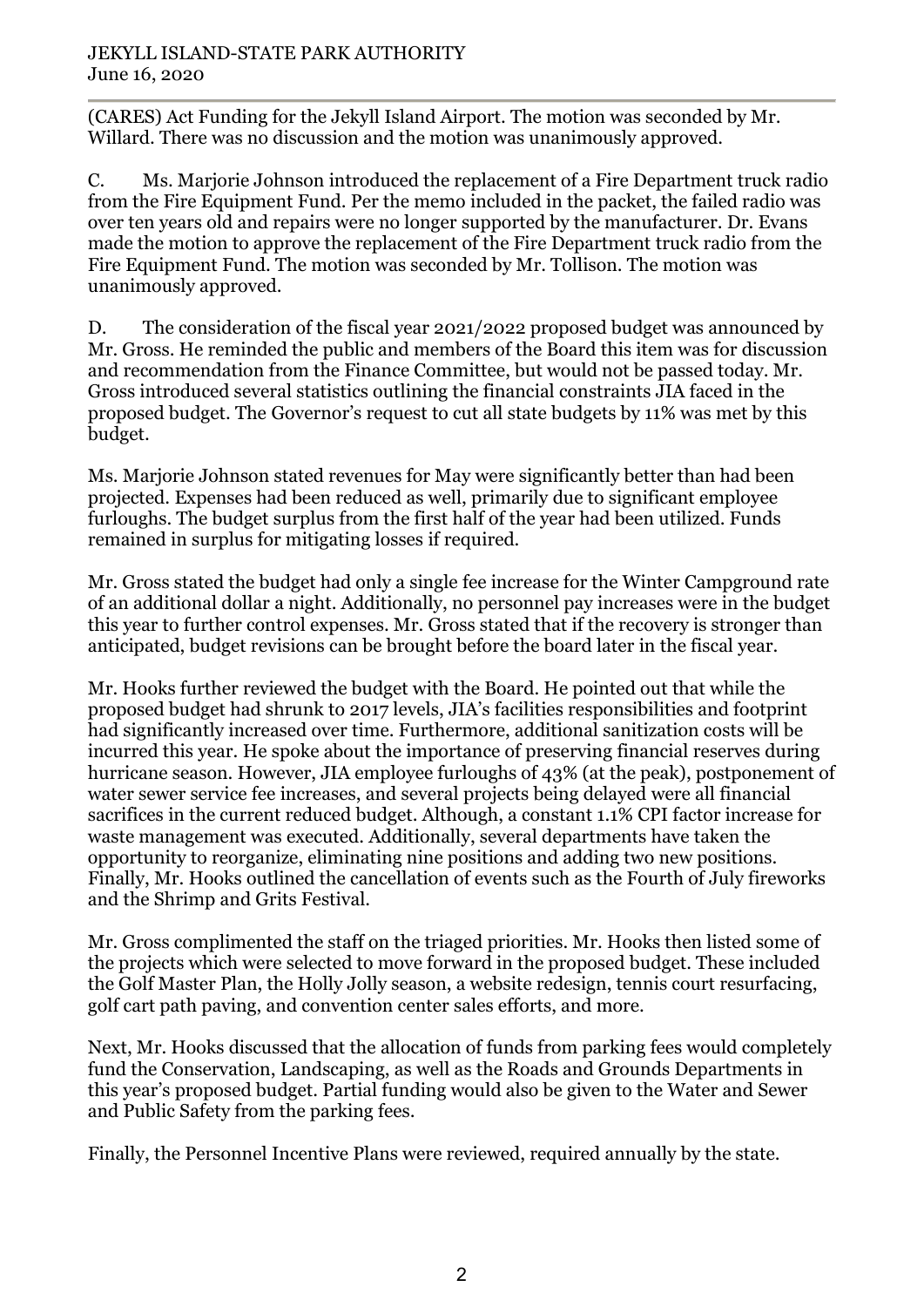Mr. Krueger moved to for the Finance Committee to approve the Fiscal Year 2021/2022 as presented. The motion was seconded by Mr. Willard.

During discussion, Mr. Krueger also stated it was important to note the proposed budget could be revisited in January.

Mr. Hooks reminded the Board if the proposed budget was approved by the Finance Committee during the meeting, the Proposed Budget would then be posted to the website for public comment. The Board would then meet for a special called meeting on June 30, 2020 at 9:30 a.m. to consider adoption.

The motion for the Finance Committee to adopt and recommend the Fiscal Year 2021/2022 Budget was unanimous.

The Chairman reminded members of the public to submit public comments online.

## **III. Human Resources Committee**

A. Dr. Evans introduced Jenna Johnson who presented the proposed Loss Prevention Policy. She stated this policy formalizes and communicates the expectations of the authority regarding loss, damage, fraud, theft, misuse, and abuse. This policy puts the JIA in line with the State of Georgia Department of Administrative Services, which provides JIA with insurance. Staff recommended adoption. The motion to approve the policy as presented was made by Dr. Evans. Mr. Atkins seconded the motion. There was no discussion. The motion was unanimously approved.

B. Ms. Jenna Johnson then presented the COVID 19 Employment Update. She stated that 43% of employees had been impacted by full or partial furlough. As amenities started to re-open and visitors returned to the island the number of both full time and part time employees effected by furlough had decreased. She reported there had been no significant issues recalling furloughed employees. It was the goal for all furloughed employees to be back to work by the week ending July 9th. There were no questions from the Board. Dr. Evans and Chairman Wilkinson complimented the staff for their work and sacrifices during this difficult time.

The Chairman reminded the public listening to submit any comments online.

# **IV. Marketing Committee**

A. Kate Harris presented the Marketing report. Jekyll Island hotels had been open since the third week in May and had been using additional safety and sanitation protocols. Booking numbers had been good, facing a pent-up demand from leisure travelers. Outdoor activities have been popular, and Marketing has been working with hotel partners to push the Mosaic and the Sea Turtle Center as safe indoor options. The previous weekend average occupancy rate of approximately 90% which had helped hotel partners mitigate the big impact of lack of Convention Center business. The Convention Center has been working with Marketing and scheduled groups to show how the new safety procedures and spacing will work, including a new video and website update. Ms. Harris then spoke about leisure travel and the resurgence of road trips, and noted the Marketing Department is adapting their promotional efforts to address.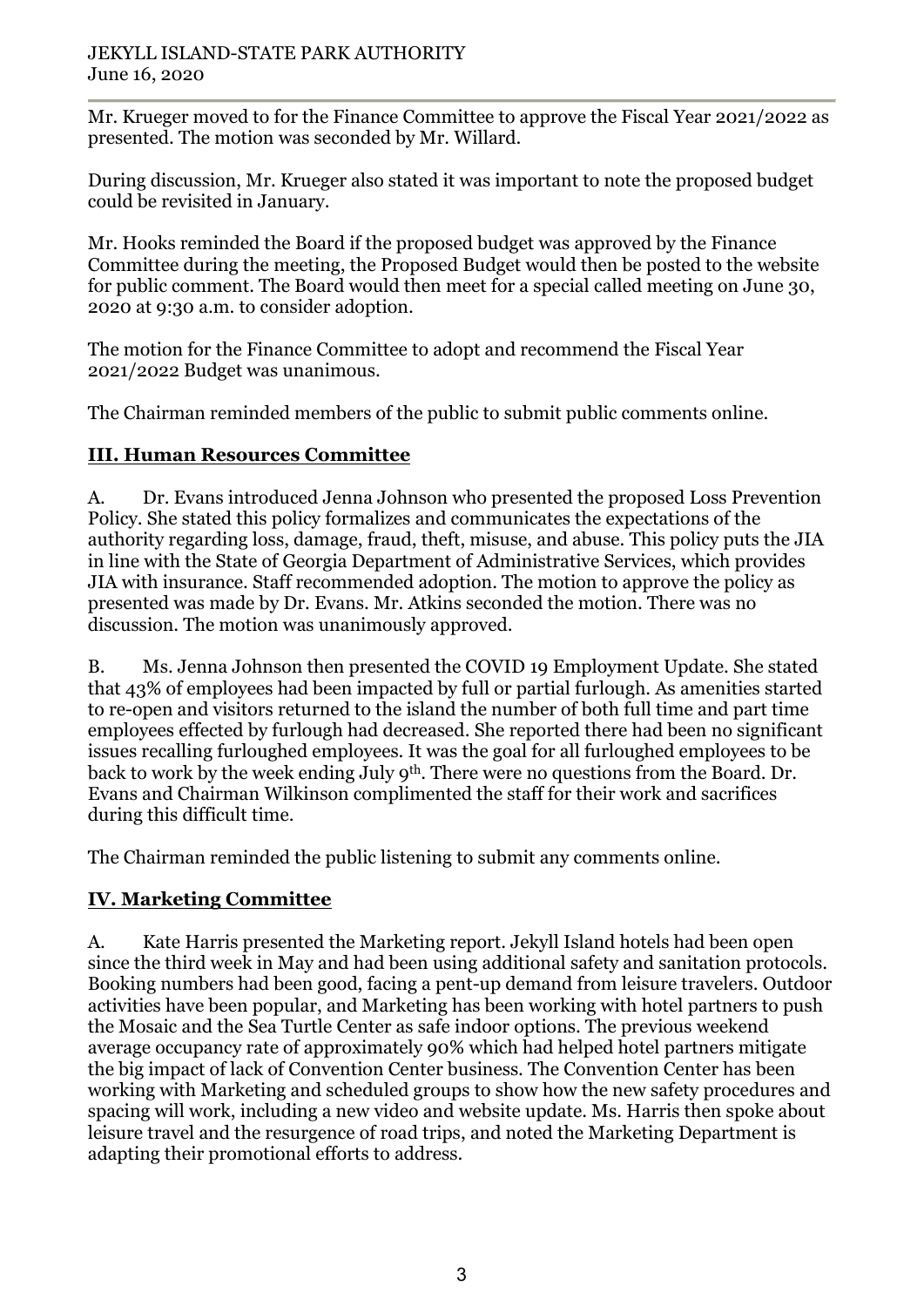In discussion, Mr. Willard complimented the Marketing Department how up to date and professional the material looked.

The Chairman reminded the public listening to submit any comments online.

# **V. Legislative Committee**

A. Mr. Tollison provided a short update report regarding the interupted legislative session. The main items now being discussed were the State budget, hate crimes legislation, and Corona Virus business protections as the session finished.

The Chairman commented on the peaceful protests at the capital and reminded the listening public comments were to be submitted online.

## **VI. Committee of the Whole**

A. Mr. Hooks introduced the consideration of revised construction timeframe for the Moorings at Jekyll Harbor. A letter received from the Moorings developer, Mr. Gary Wadsten dated June 8, 2020 outlined concerns about the current building schedule due to the COVID-19 crisis. Ms. Cruthirds explained the substantial completion date and vertical completion date could be extended due to force majeure issues. It was staff's recommendation to extend the infostructure substantial completion date to July 20, 2021 and the vertical substantial completion until January 20, 2023. The motion to extend the revised construction timeframe as recommended by staff was made by Mr. Krueger and seconded by Mr. Willard. There was no discussion and the motion was unanimously approved.

B. Mr. Hooks stated in the Executive Director's Report that it is not unusual for there to be pending litigation. However, due to the nature of several of the current cases, Mr. Hooks introduced Ms. Cruthirds to provide an update to the Board.

a. Ms. Cruthirds outlined the pending litigation as provided in the meeting materials. This included updates on on-going discussions with: the disputed "Official Website of Jekyll Island", the Jekyll Island Package Store, and an alleged injury on JIA property of a Canadian resident.

b. Mr. Hooks reviewed the Villas by the Sea update materials also provided in the packet. A \$7 million-dollar renovation project of the Villas by the Sea property is planned. Villas was originally established as a Sheraton Hotel in the 1970s. This renovation will replace roofs, vinyl siding, balcony railings, landscaping, and more. This renovation will be phased and is scheduled to begin in September 2020.

The committee meetings were adjourned by Chairman Wilkinson.

The Board moved directly into the Board Meeting Agenda.

### The Jekyll Island State Park Authority (JIA) Board Meeting June 16, 2020

1. Mr. Willard moved to approve the minutes of the May 19, 2020 Board Meeting as presented. The motion was seconded by Mr. Gross. There was no discussion and motion was approved without objection.